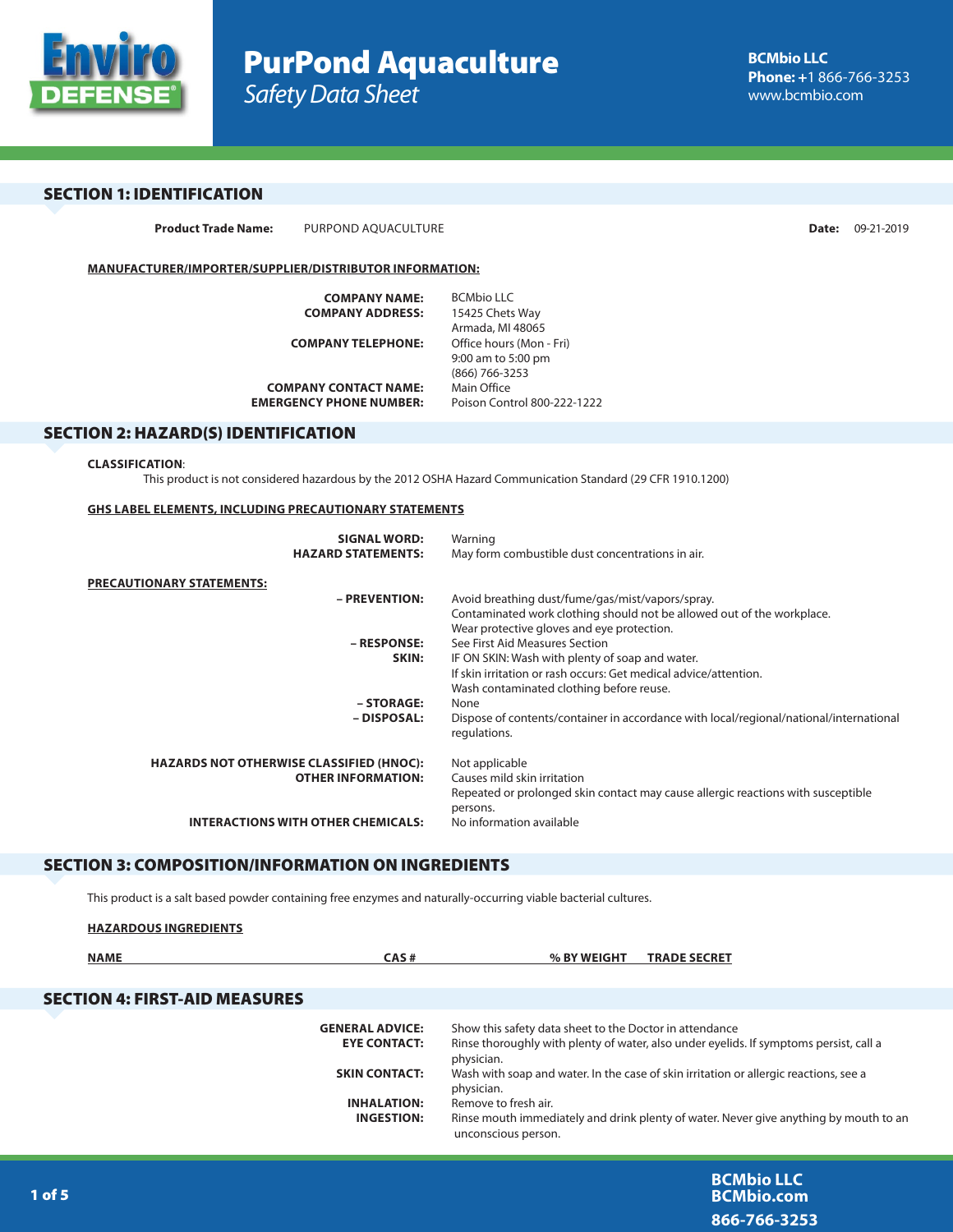

PurPond Aquaculture *Safety Data Sheet*

| <b>MOST IMPORTANT SYMPTOMS AND EFFECTS, BOTH</b><br><b>ACUTE AND DELAYED:</b>                                                                               | None                                                                                                                                                                                   |
|-------------------------------------------------------------------------------------------------------------------------------------------------------------|----------------------------------------------------------------------------------------------------------------------------------------------------------------------------------------|
| <b>INDICATION OF ANY IMMEDIATE MEDICAL ATTENTION</b><br>AND SPECIAL TREATMENT NEEDED:                                                                       | Notes to Physician: None                                                                                                                                                               |
| <b>SECTION 5: FIRE-FIGHTING MEASURES</b>                                                                                                                    |                                                                                                                                                                                        |
| <b>SUITABLE EXTINGUISHING MEDIA:</b>                                                                                                                        | Use extinguishing measures that are appropriate to local circumstances and the                                                                                                         |
| <b>UNSUITABLE EXTINGUISHING MEDIA:</b><br>SPECIFIC HAZARDS ARISING FROM THE CHEMICAL:<br><b>UNIFORM FIRE CODE:</b><br><b>HAZARDOUS COMBUSTION PRODUCTS:</b> | surrounding environment.<br>CAUTION: Use of water spray when fighting fire may be inefficient.<br>None<br>None<br>Carbon oxides.                                                       |
| <b>EXPLOSION DATA:</b>                                                                                                                                      |                                                                                                                                                                                        |
| <b>SENSITIVITY TO MECHANICAL IMPACT:</b><br><b>SENSITIVITY TO STATIC DISCHARGE:</b>                                                                         | No<br>No                                                                                                                                                                               |
| <b>PROTECTIVE EQUIPMENT AND PRECAUTIONS</b><br><b>FOR FIREFIGHTERS:</b>                                                                                     | As in any fire, wear self-contained breathing apparatus, pressure-demand, MSHA/NIOSH<br>(approved or equivalent) and full protective gear.                                             |
| <b>SECTION 6: ACCIDENTAL RELEASE MEASURES</b>                                                                                                               |                                                                                                                                                                                        |
| <b>PERSONAL PRECAUTIONS, PROTECTIVE EQUIPMENT AND EMERGENCY PROCEDURES:</b>                                                                                 |                                                                                                                                                                                        |
| <b>PERSONAL PRECAUTIONS:</b><br><b>ENVIRONMENTAL PRECAUTIONS:</b>                                                                                           | Avoid contact with skin and eyes<br>Refer to protective measures listed in Sections 7 and 8                                                                                            |
| <b>METHODS AND MATERIAL FOR CONTAINMENT AND CLEANING UP:</b>                                                                                                |                                                                                                                                                                                        |
| <b>CONTAINMENT:</b><br><b>CLEANING UP:</b>                                                                                                                  | Prevent further leakage or spillage if safe to do so.<br>Pick up and transfer to properly labelled containers.                                                                         |
| <b>SECTION 7: HANDLING AND STORAGE</b>                                                                                                                      |                                                                                                                                                                                        |
| <b>PRECAUTIONS FOR SAFE HANDLING:</b>                                                                                                                       |                                                                                                                                                                                        |
| <b>HANDLING:</b>                                                                                                                                            | Handle in accordance with good industrial hygiene and safety practices. Avoid contact<br>with skin and eyes.                                                                           |
| <b>CONDITIONS FOR SAFE STORAGE, INCLUDING ANY INCOMPATIBILITIES:</b>                                                                                        |                                                                                                                                                                                        |
| <b>STORAGE:</b><br><b>INCOMPATIBLE PRODUCTS:</b>                                                                                                            | Keep container tightly closed.<br>Strong acids and alkalis, and strong oxidizing agents may react with product and<br>de-nature stable enzymes and inactivate bacterial cultures.      |
| <b>SECTION 8: EXPOSURE CONTROLS/PERSONAL PROTECTION</b>                                                                                                     |                                                                                                                                                                                        |
| <b>CONTROL PARAMETERS:</b>                                                                                                                                  |                                                                                                                                                                                        |
| <b>EXPOSURE GUIDELINES:</b>                                                                                                                                 | This product, as supplied, does not contain any hazardous materials with occupational                                                                                                  |
| <b>OTHER EXPOSURE GUIDELINES:</b>                                                                                                                           | exposure limits established by the region-specific regulatory bodies.<br>Vacated limits revoked by the Court of Appeals decision in AFL-CIO v. OSHA, 965 F.2d 962<br>(11th Cir., 1992) |
| <b>APPROPRIATE ENGINEERING CONTROLS:</b>                                                                                                                    |                                                                                                                                                                                        |
| <b>ENGINEERING MEASURES:</b>                                                                                                                                | Showers, Eyewash stations, Ventilation systems.                                                                                                                                        |
|                                                                                                                                                             |                                                                                                                                                                                        |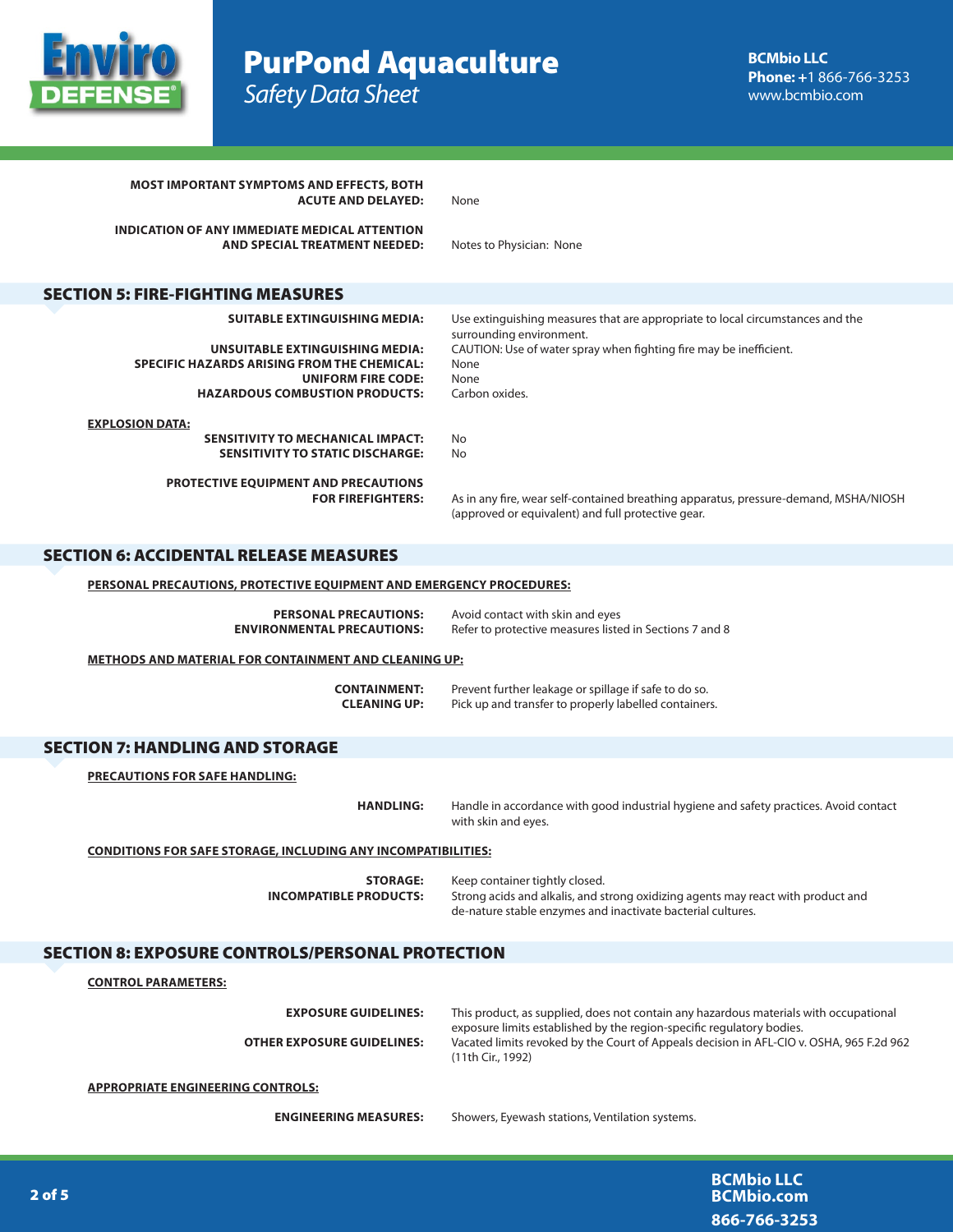

# PurPond Aquaculture *Safety Data Sheet*

## **INDIVIDUAL PROTECTION MEASURES, SUCH AS PERSONAL PROTECTIVE EQUIPMENT:**

| <b>EYE/FACE PROTECTION:</b>      | None required for consumer use. If powder generation is likely to occur, wear safety<br>glasses and a dust mask.                                                            |
|----------------------------------|-----------------------------------------------------------------------------------------------------------------------------------------------------------------------------|
| <b>SKIN AND BODY PROTECTION:</b> | None required for consumer use. Repeated or prolonged contact: Wear protective<br>gloves and protective clothing.                                                           |
| <b>RESPIRATORY PROTECTION:</b>   | No protective equipment is needed under normal use conditions. If exposure limits<br>are exceeded or irritation is experienced, ventilation and evacuation may be required. |
| <b>HYGIENE MEASURES:</b>         | Handle in accordance with good industrial hygiene and safety practices. Take off<br>contaminated clothing and wash before reuse.                                            |
|                                  |                                                                                                                                                                             |

# SECTION 9: PHYSICAL AND CHEMICAL PROPERTIES

| Powder or Tablet         |
|--------------------------|
| Off-white                |
| Characteristic           |
| No information available |
| None                     |
| No data available        |
| None                     |
| None                     |
| No data available        |
| None                     |
| No data available        |
| No data available        |
| No data available        |
| No data available        |
| Dispersible              |
| No data available        |
|                          |
| No data available        |
| No data available        |
| No data available        |
| Negligible               |
|                          |

# SECTION 10: STABILITY AND REACTIVITY

| <b>REACTIVITY:</b>                         | No data available.                                                                                                                              |
|--------------------------------------------|-------------------------------------------------------------------------------------------------------------------------------------------------|
| <b>CHEMICAL STABILITY:</b>                 | Stable under recommended storage conditions.                                                                                                    |
| <b>POSSIBILITY OF HAZARDOUS REACTIONS:</b> | None under normal processing.                                                                                                                   |
| <b>HAZARDOUS POLYMERIZATION:</b>           | Hazardous polymerization does not occur.                                                                                                        |
| <b>CONDITIONS TO AVOID:</b>                | Do not exposed to extreme temperatures for long periods of time. Close containers<br>when not in use.                                           |
| <b>INCOMPATIBLE MATERIALS:</b>             | Strong acids and alkalis, and strong oxidizing agents may react with product and<br>de-nature stable enzymes and inactivate bacterial cultures. |
| <b>HAZARDOUS DECOMPOSITION PRODUCTS:</b>   | Carbon oxides.                                                                                                                                  |

## SECTION 11: TOXICOLOGICAL INFORMATION

**INFORMATION ON LIKELY ROUTES OF EXPOSURE: PRODUCT INFORMATION**

**COMPONENT INFORMATION:** No information available.

**INHALATION:** Specific test data for the mixture is not available. **EYE CONTACT:** Specific test data for the mixture is not available.<br>**SKIN CONTACT:** Specific test data for the mixture is not available. Specific test data for the mixture is not available. **INGESTION:** Specific test data for the mixture is not available.

**INFORMATION ON TOXICOLOGICAL EFFECTS:**

**SYMPTOMS:** None known.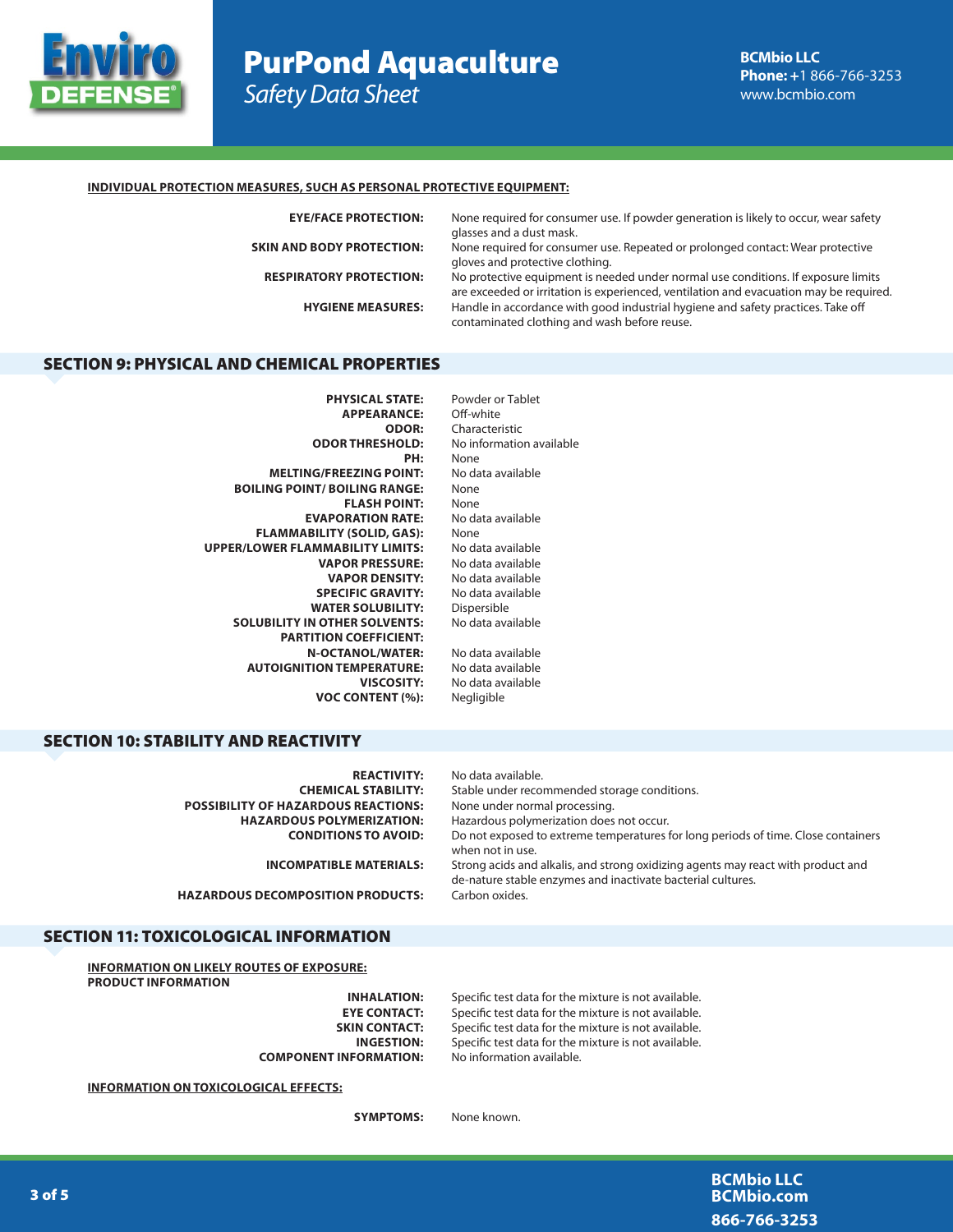

# PurPond Aquaculture *Safety Data Sheet*

#### **DELAYED AND IMMEDIATE EFFECTS AS WELL AS CHRONIC EFFECTS FROM SHORT AND LONG-TERM EXPOSURE:**

**MUTAGENIC EFFECTS:** No information available. **REPRODUCTIVE TOXICITY:** No information available.<br>**STOT – SINGLE EXPOSURE:** No information available. **STOT – SINGLE EXPOSURE: STOT – REPEATED EXPOSURE:** No information available. **TARGET ORGAN EFFECTS:** Skin.<br>**ASPIRATION HAZARD:** No ir **NUMERICAL MEASURES OF TOXICITY:** Not applicable

**SENSITIZATION:** No information available. **CARCINOGENICITY:** Contains no ingredient listed as a carcinogen. **CHRONIC TOXICITY:** No known effect based on available information. **No information available.** 

# SECTION 12: ECOLOGICAL INFORMATION

**ECO-TOXICITY, PERSISTENCE AND DEGRADABILITY,** 

**AND BIOACCUMULATION:** This product is not expected to be dangerous to the environment with respect to mobility, persistency and biodegradability, bio-accumulative potential, aquatic toxicity, and other data related to eco-toxicity.

**OTHER ADVERSE EFFECTS:** None known.

### SECTION 13: DISPOSAL CONSIDERATIONS

## **WASTE TREATMENT METHODS**

### **DISPOSAL METHODS**:

This material, as supplied, is not a hazardous waste according to Federal Regulations (40 CFR 261). This material could become a hazardous waste if it is mixed with or otherwise comes in contact with a hazardous waste, if chemical additions are made to this material, or if the material is processed or otherwise altered . Consult 40 CFR 261 to determine whether the altered material is a hazardous waste. Consult with the appropriate State, Regional, or Local regulations for additional requirements.

#### **CONTAMINATED PACKAGING**:

Dispose of contents/containers in accordance with local regulations.

## SECTION 14: TRANSPORT INFORMATION

| DOT:                         | Not Regulated |
|------------------------------|---------------|
| <b>PROPER SHIPPING NAME:</b> | Not Regulated |
| <b>HAZARD CLASS:</b>         | N/A           |
|                              |               |
| TDG:                         | Not Regulated |
| MEX:                         | Not Regulated |
| ICAO:                        | Not Regulated |
| IATA:                        | Not Regulated |
| IMDG/IMO:                    | Not Regulated |
| <b>RID:</b>                  | Not Regulated |
| ADR:                         | Not Regulated |
| ADN:                         | Not Regulated |

## SECTION 15: REGULATORY INFORMATION

**INTERNATIONAL INVENTORIES**

**TSCA:** Complies **DSL:** All components are listed either on the DSL or NDSL

*TSCA – United States Toxic Substances Control Act – Section 8(b) Inventory DSL/NDSL – Canadian Domestic Substances List/Non-Domestic Substances List*

## **US FEDERAL REGULATIONS**

**SARA 313**:

Section 313 of Title III of the Superfund Amendments and Reauthorization Act of 1986 (SARA). This product does not contain any chemicals which are subject to the reporting requirements of the Act and Title 40 of the Code of Federal Regulations, Part 372